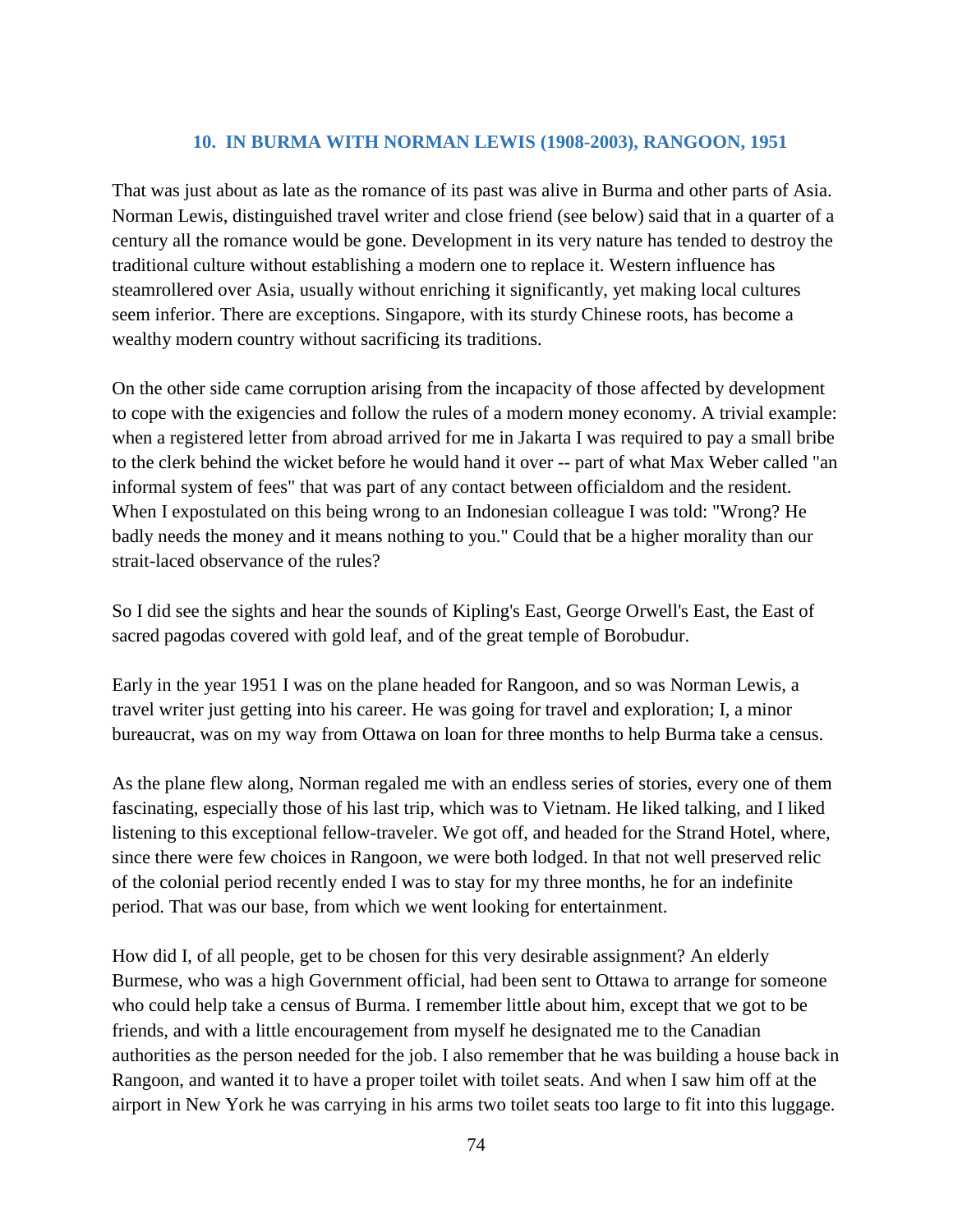Commercial entertainment was fourth rate, but there was a kind of community fair, with stage and actors speaking Burmese, of course, and that had no meaning for us. But every now and again the play was interrupted, and the most lively and graceful dancers took over--young ladies cavorting over the stage. That we could watch for hours, and on several occasions we drove to different parts of Rangoon in search of these performances. (I had a car as a perk of office; Norman moved about by public transport, and several times I was glad to be able to lend him my car and driver.)

I was always restless, a frustrated anthropologist looking for native life. But let Norman tell you about me--perhaps it was more than what I was conscious of. In his book, Golden Earth about his trip to Burma he said that I was

"... a rare eccentric in matters of travel, was moved in all things by a single principle--a determination to get as close to the country as possible. With this creditable purpose steadfastly in view, he frequently traveled about Rangoon, clinging to the platforms of crowded buses, and sometimes arriving back at the Strand Hotel in a kind of springless pony-trap of the kind used by peasants to bring vegetables to market. He was also learning Burmese, wore the national costume whenever he could find an excuse, and finally moved out of the hotel and went to live with a Burmese couple he had persuaded to take him as a paying guest."

The Burmese couple in question was U Soe Hlaing and Ma Kin Gyi, he then a young man with whom I worked on the census, she a pious Buddhist and homemaker. When I moved my stuff into his house, he told me something about the premises. The center of importance was a Buddhist shrine, at which prayers were said several times a day, especially by Ma Kin Gyi who was very pious. Buddhism was the religion as far as the outside world was concerned. But there was another shrine, hidden away in a back bedroom, to tree spirits (nats) whose worship was already ancient when Buddhism entered the country nearly 2500 years ago. Tree spirits were especially helpful for the practical questions of life, such as whether a certain day was propitious for starting a voyage.

There were two bedrooms in the house. In an allocation that seemed to U Soe Hlaing fair, I was given one by myself, and all the others--husband, wife, and four children--the other; I protested, but without effect. We all used the one bathroom, for which U Soe Hlaing apologized. He was especially apologetic about the women sharing it; in Burmese culture women are contaminating. And when they had their periods doubly so. A student of Freud sees that folklore as the ideological support for making women subordinate in all the affairs of life--a subject I never broached. The anthropologist I imagined myself to be (I did have one course in graduate school) does not explain his subjects to themselves--if the explanation is understood their value as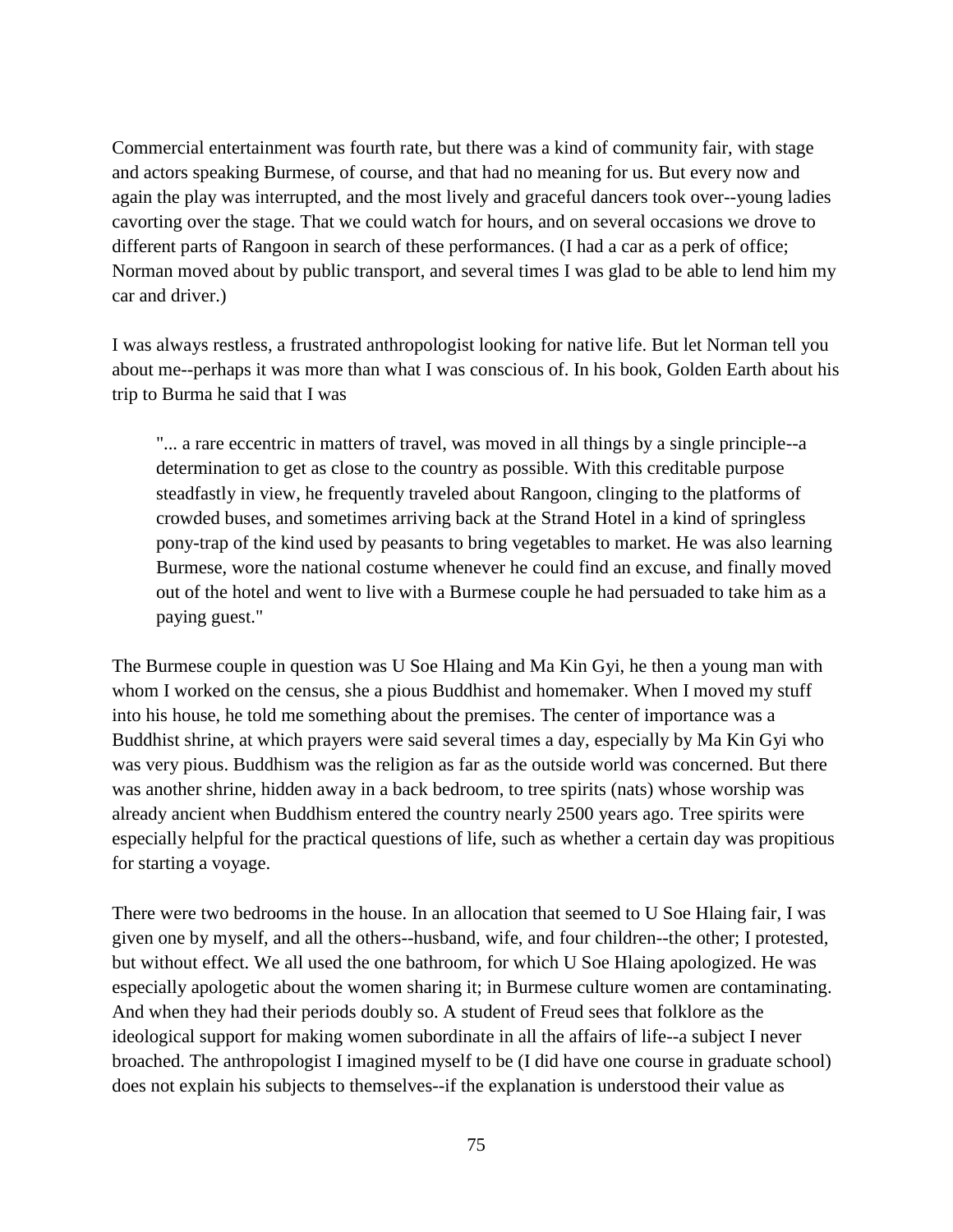subjects is diminished. The observer would then be looking into a mirror that shows his own reflection.

The Burmese eat with their fingers. I would have thought that was wholly unstructured. Not so. One makes a kind of spade with the fingers and hoists the food on the back of the thumb. Or else, depending on the consistency what is on one's plate one can make the food into a ball about an inch in diameter, and toss it into the mouth. This latter is what the Burmese favor. One's plate arrives with rice plus fish cut into small pieces and a certain amount of oil. One is expected to mix all this together into a homogeneous mass. Noting my incompetence in this mixing operation U Soe Hlaing showed me. He put his hands into my dish, and squeezing the material repeatedly through his fingers, got it into consistency that lent itself to making into the required 1-inch balls. You will believe me when I report that it was very very difficult for me to swallow that food so processed. But I did nonetheless--I didn't want to break rapport.

Again maintaining rapport was difficult when it came to eating nga pi. This is a dish made of small fish and with spices thrown in, all placed in a crock and left for about a month in the tropical sunshine. At the end of the month the whole has rotted down to a dark liquid, the flies are skimmed off the surface, and the nga pi is ready to be boiled up and consumed.

Norman saw the romance going out of the world, that we are the last generation to be able to see strange cultures in their unspoiled condition. The world is modernizing, Americanizing, the enchantment squeezed out. That is good sociology; Max Weber spoke of the disenchantment of the world in his own day. Like the alienation that marks the modern workman as contrasted with the old-style craftsman, it is the price we pay for high productivity. I wouldn't give up the productivity, but nonetheless the price we pay should be recognized.

In the 50 years since I was in Burma a certain part of this has come true. Notwithstanding the attempt to disguise it as "development", there are not a few countries, of which Burma is one, Indonesia another, in which the main feature of development is the scrapping of ancient traditions, a scrapping often made visible by sweaters and denims that replace ancient colorful costumes. If Burma has been spared some of this, it is at the high cost of a ruthless dictatorship that keeps it separate from the outside world.

Norman himself preferred to be alone. Once in London he took me to a cocktail party, and I could see that he was forcing himself to enjoy it. That is why I felt particularly flattered when he called me his oldest friend. I must have had something that made him feel comfortable.

He showed himself the born author in the joy he took in telling of his experiences in various parts of the world. That began in the Strand hotel, and I was a keen listener. I was fascinated both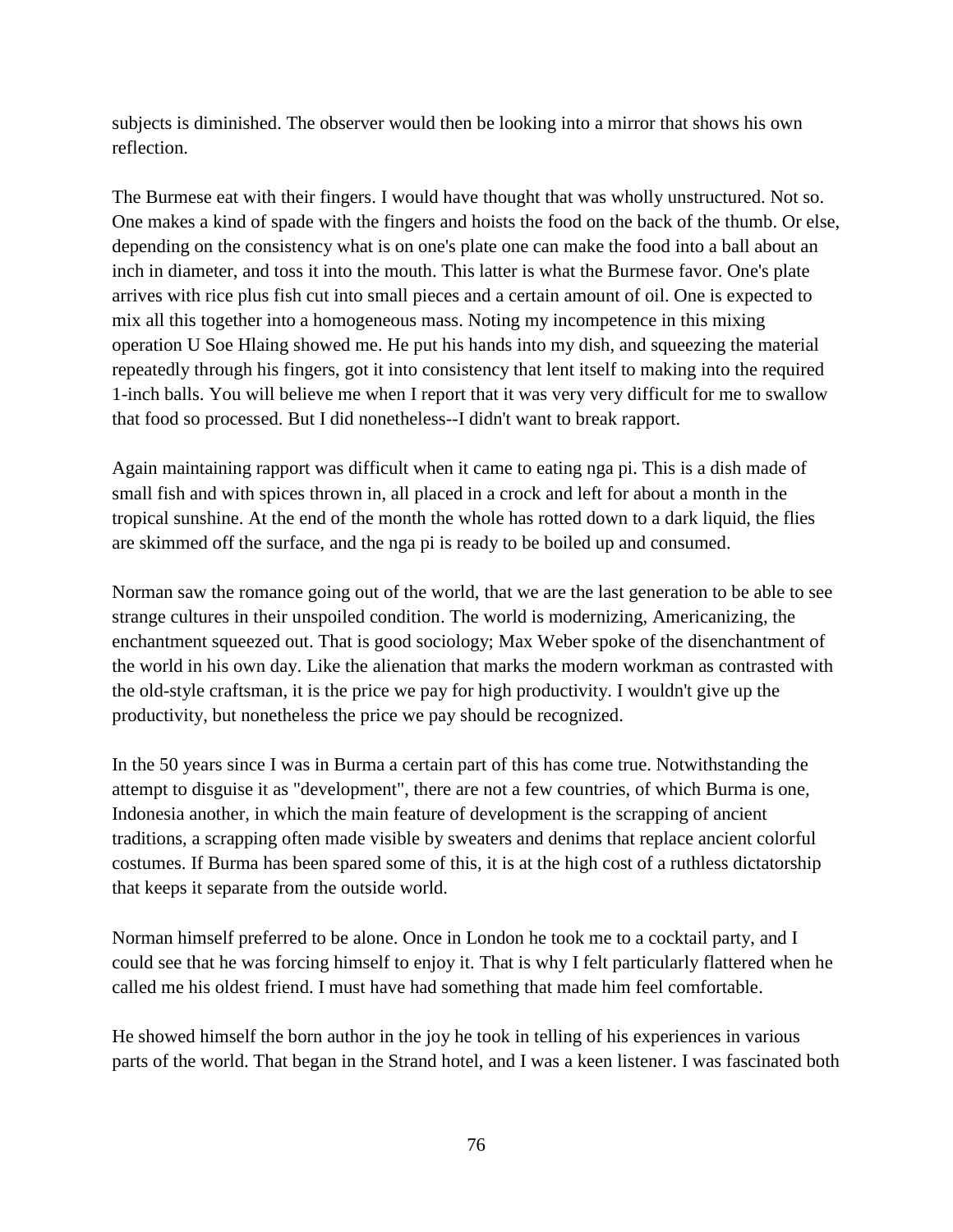by the content and the accent in which it was spoken. I would have described the accent as cockney. But what do I know about English accents?

Through Soe Hlaing I got to meet several interesting people. One (I have forgotten his name) was an astrologer, who could cast a horoscope and offered to do one for me. A horoscope works by the position of the stars at the moment a person is born. For that one needs to know just when he was born. I phoned my mother in Montreal, and all she could remember was that it was between 11 and 12 in the evening. But he needed to know the minute, without which he could do nothing. He played with the idea of casting for every five minutes over the hour, but in the end decided that this would not be valid. So I never got a horoscope.

I was also taken to an alchemist. His wife had insisted that he take those smells out of the kitchen, so we met in the back garden, the site of his operation of turning lead into gold. He had not achieved this so far, but he knew what to do. Everything centered on getting the lead hot enough, and that in turn depended on having a crucible that could stand the heat. So at the time I visited he was doing research on various materials that would resist heat. That is a genuine scientific problem, and chemistry apparently developed out of alchemy by such a route.

I had heard of geomancy, and wanted to meet a practitioner. This is the locating of the places where we pray, work and play, in such fashion that people will be in harmony with their environment. (The nearest we come is a surveyor--but our surveyor pays no attention to spiritual values.) I wanted to meet a geomancer who would give me training in this field, but never succeeded in finding a real professional like my alchemist and astrologer.

Burma was never peaceful after the British left, and at the time of our visit the country was in an uproar. The Karens in the northwest were especially difficult. But the Shan States of the northeast might have been peaceful enough to conduct a census, and the government asked me to go out and see. So I went. By plane of course--road or rail would have been much too dangerous- -to Taungyi in the Shan States. I was received with the honors due a representative of the Government by the local Commissioner, who showed me to a room in his comfortable house.

My two days were spent driving around with a military escort and talking through an interpreter with some of the local residents. On the afternoon of the second day I went out to the airport for the return trip. There I found the plane at one end of what amounted to a grassy vacant lot that served as the local airport, but the engine wouldn't start. The pilot, who was the entire crew, was standing on some boards piled on a truck backed up to the plane, and just able to reach the engine, working away with a pair of pliers. By now it was dusk, and after dark the rebels would surely be active. Moreover the airport in Rangoon was unlighted, and could not be used in the dark. I was the only European among the dozen or so passengers, and began to wonder if I would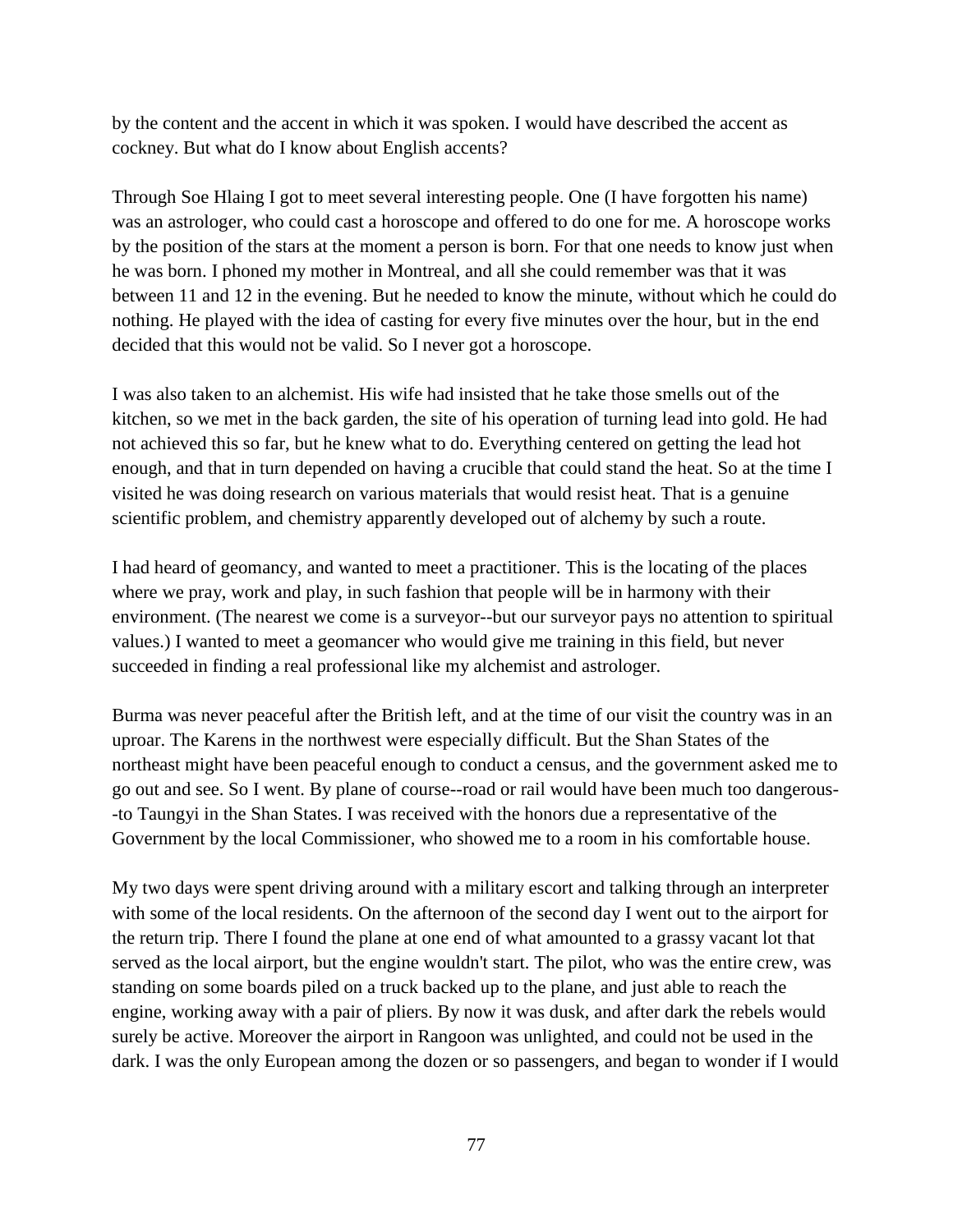ever see my family again. However it was still not quite dark when the engine sputtered and then started; we quickly climbed aboard, and an hour later were in Rangoon.

At the Strand Hotel I found Norman, and for once was able to take the conversational initiative with my account of Taungyi.

In due course I completed my work, typed up a 30 page report to the Burmese Government, mostly saying that it was going to be quite impossible to take a census outside of Rangoon, and went home. Norman stayed on. I arrived back in Ottawa with various gifts, especially colorful Burmese costumes for Barbara and Robert.

U Soe Hlaing did not write to me after I left, but Ma Kin Kyi, his wife, did write. When Soe Hlaing retired he became a Buddhist monk, donned the yellow robe, and carried his begging bowl from market place to market place. He simply disappeared socially and was out of touch with family and friends, just as though dead. His children grew up, and one of them, Ni Po, made a rather mean livelihood as a tourist guide. Ma Kin Kyi wrote me, asking whether I could find a job for Ni Po in Canada and help him to immigrate. I had to reply that I was in no position to do this.

Over the succeeding years Norman proved hospitable indeed. One time when Beatrice was with me he entertained us for a week in his centrally located apartment on Baker Street, just opposite the Selfridge Provision Store, and around the corner from Selfridge's Department Store. We were just a couple of streets from 22A Baker Street.

Neither of us will ever forget going up to the roof above Norman's apartment for a barbecue. It was raining, and Norman was cooking a paella with one hand while holding an umbrella with the other. On another occasion I was alone, and he put me up in a comfortable bedroom. In an adjoining room, connected by a door left ajar, was a presentable young lady who had been introduced to me as a friend. I have no idea how far the hospitality was intended to go, but I closed the door and went to sleep alone. Just another opportunity lost.

The following material from his biography gives an idea of the intensity of his life in the active years. It also shows his sympathy for the native peoples trampled and forgotten in the West. Genocide in Brazil revealed to the world the systematic robbing and murder of the native people by the officials whose job it was to protect them. Published in the Sunday Times in 1968 it aroused outrage everywhere, and led to change in the Brazilian law related to the treatment of Indians. The Volcanoes Above Us shows Central America in revolt; no fair-minded person can read that book without feeling strong sympathy and admiration for the Indians.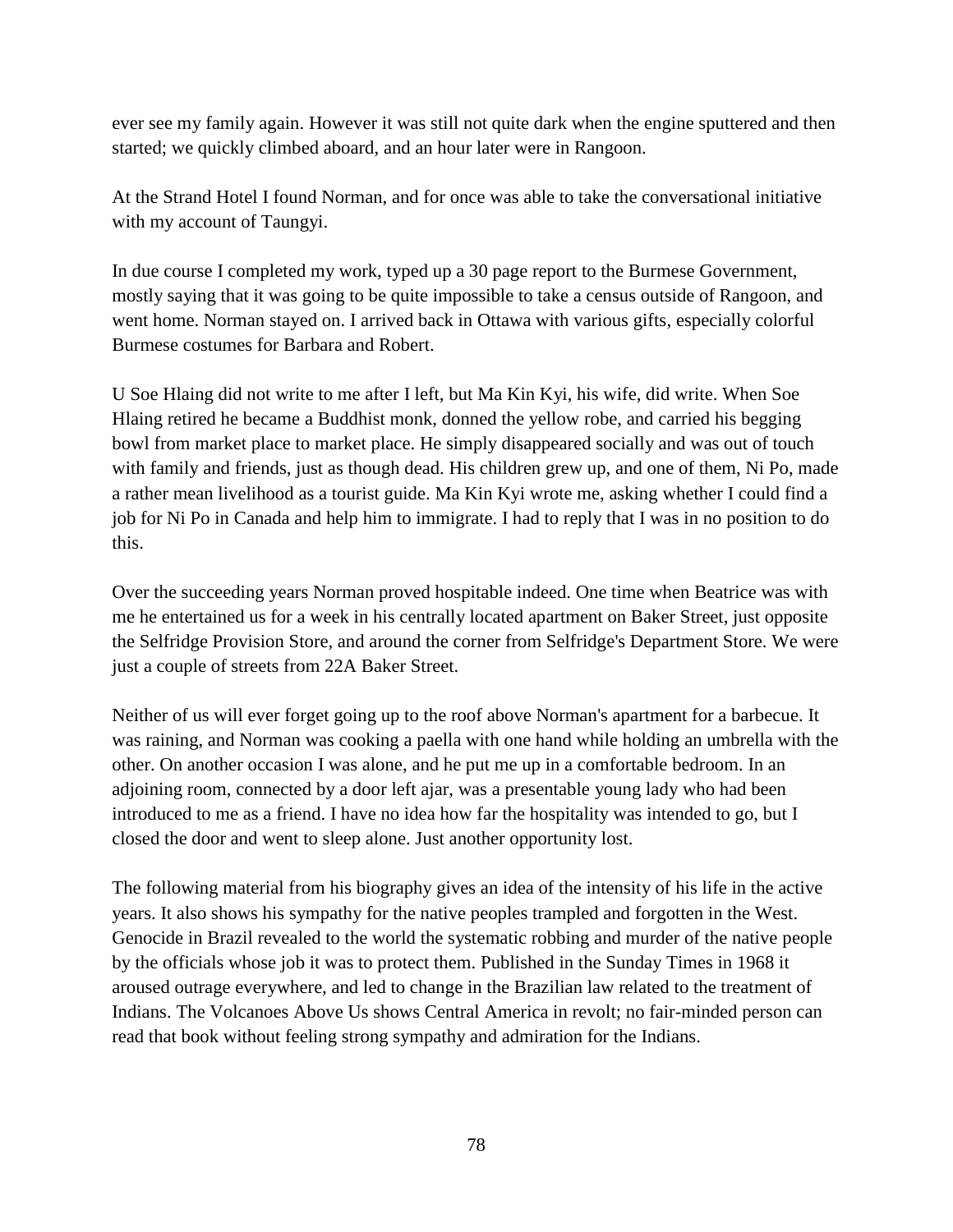Over the 51 years between our first meeting and now I have seen Norman many times. In the last few years his home has been in the village of Harpenden, in Essex, and there, says his biographer "he has lived with wife Lesley and his children in introspective, almost monastic calm".

For the past two or three years Norman has not been well. His hearing went (it was impossible for me to have a phone conversation with him), and then his brain started to go.

We had the news of Norman's death, announced on July 25, 2003 in the New York Times under the heading of "Norman Lewis, 95, known for exotic travels." He described the world he saw before the proliferation of Club Med and McDonalds. As a professional literary traveler he was unsurpassed, being able to write about the back of a bus, Cyril Connoly observed, and make it interesting.

"He journeyed to exotic, even sinister, places, and conveyed their nature in a subtle style of detached irony as he successively transported the reader to from Indochina to India, Indonesia, and Burma, Latin America to Spain and Sicily."

The London Telegraph of Sunday 27 July 2003 carried a long article on Norman Lewis that can be read on the Web:

"Norman Lewis, who died yesterday at Saffron Walden aged 95, was perhaps the best, and certainly the most underrated, English travel writer of the 20th century.

"He was particularly drawn to traditional societies on the cusp of radical, often violent change, a phenomenon that gathered pace during his lifetime and of which he became the recording angel.

"Three books in which he captured age-old ways of life under siege have already become classics: A Dragon Apparent (1951) is the finest record of Indo-China before the devastation wrought by the Vietnam War; Golden Earth (1952) relates his adventures in a turbulent Burma; and the elegiac Voices of the Old Sea (1984) tells of his years in a Spanish fishing village after the war, just before tourism changed the Mediterranean coastline forever.

"His toothbrush moustache gave Lewis the air of an inoffensive school handyman rather than that of an inquisitive travel writer, and he prided himself on this necessary ability to blend unnoticed into exotic surroundings. Yet for one so self-effacing, he had a knack of gathering about him the extraordinary, testified to in the autobiographical Jackdaw Cake (1985, revised 1994 as I Came, I Saw), his description of his eccentric upbringing and his subsequent wartime service.